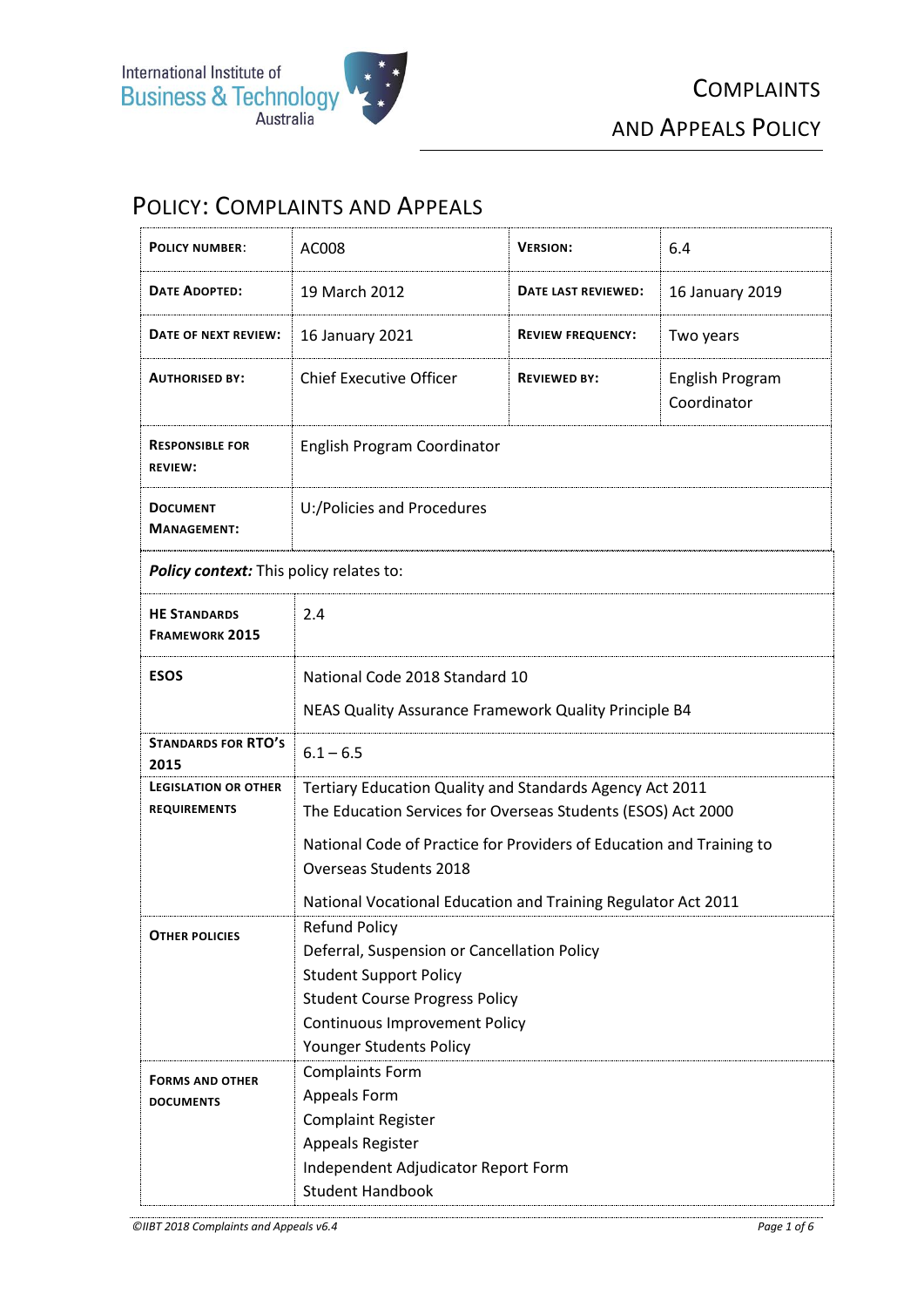

# **COMPLAINTS** AND APPEALS POLICY

| <b>KEY WORDS (META</b><br>DATA) | Complaints; Appeals; Ombudsman                                                                                                                                                      |  |
|---------------------------------|-------------------------------------------------------------------------------------------------------------------------------------------------------------------------------------|--|
| <b>DEFINITIONS</b>              | <b>Appeal</b> $-$ a request to review a decision or outcome relating to any aspect<br>of a student's results, condition of enrolment or academic progress                           |  |
|                                 | <b>Complaint</b> $-$ an expression of dissatisfaction with the quality or delivery of<br>service, policy or procedure, or the conduct of another person                             |  |
|                                 | <b>Plaintiff</b> $-$ a person lodging a complaint or appeal                                                                                                                         |  |
|                                 | <b>External Complaints</b> - complaints made to an external organisation about<br>the outcome of a complaint/appeal submitted to IIBT and or the process<br>by which it was managed |  |
|                                 | <b>Internal Complaints</b> – complaints made to IIBT relating to academic or<br>non-academic matters                                                                                |  |
|                                 | <b>Respondent</b> $-$ a person or entity responding to a complaint                                                                                                                  |  |
|                                 | <b>Student Support Services Officer - SSSO</b>                                                                                                                                      |  |
| <b>EVIDENCE</b>                 | <b>Complaints Form</b><br>Appeals Form<br><b>Complaints Register</b><br>Appeals Register<br><b>Meeting documents</b><br>Correspondence relating to complaints and appeals           |  |
|                                 | <b>Independent Conciliator Reports</b>                                                                                                                                              |  |
|                                 |                                                                                                                                                                                     |  |

| <b>Policy Information:</b> |                                                                                                                                                                                                                                                                 |
|----------------------------|-----------------------------------------------------------------------------------------------------------------------------------------------------------------------------------------------------------------------------------------------------------------|
| <b>POLICY</b>              | IIBT is committed to ensuring that all student and prospective student<br>complaints and appeals are dealt with in a professional, fair and<br>transparent manner, with impartiality and procedural fairness and at no<br>cost to the complainant or appellant. |
|                            | Attempts will be made to resolve complaints informally and<br>through internal appeals wherever possible.                                                                                                                                                       |
|                            | Complainants and respondents will not be subject to<br>discrimination or harassment resulting from their participation in<br>the complaints and appeals process.                                                                                                |
|                            | During the complaints/appeals resolution process, the<br>complainant or appellant's enrolment is maintained and not at<br>risk.                                                                                                                                 |
|                            | The complainant/appellant, at all times, has the right to seek<br>$\bullet$<br>independent external advice.                                                                                                                                                     |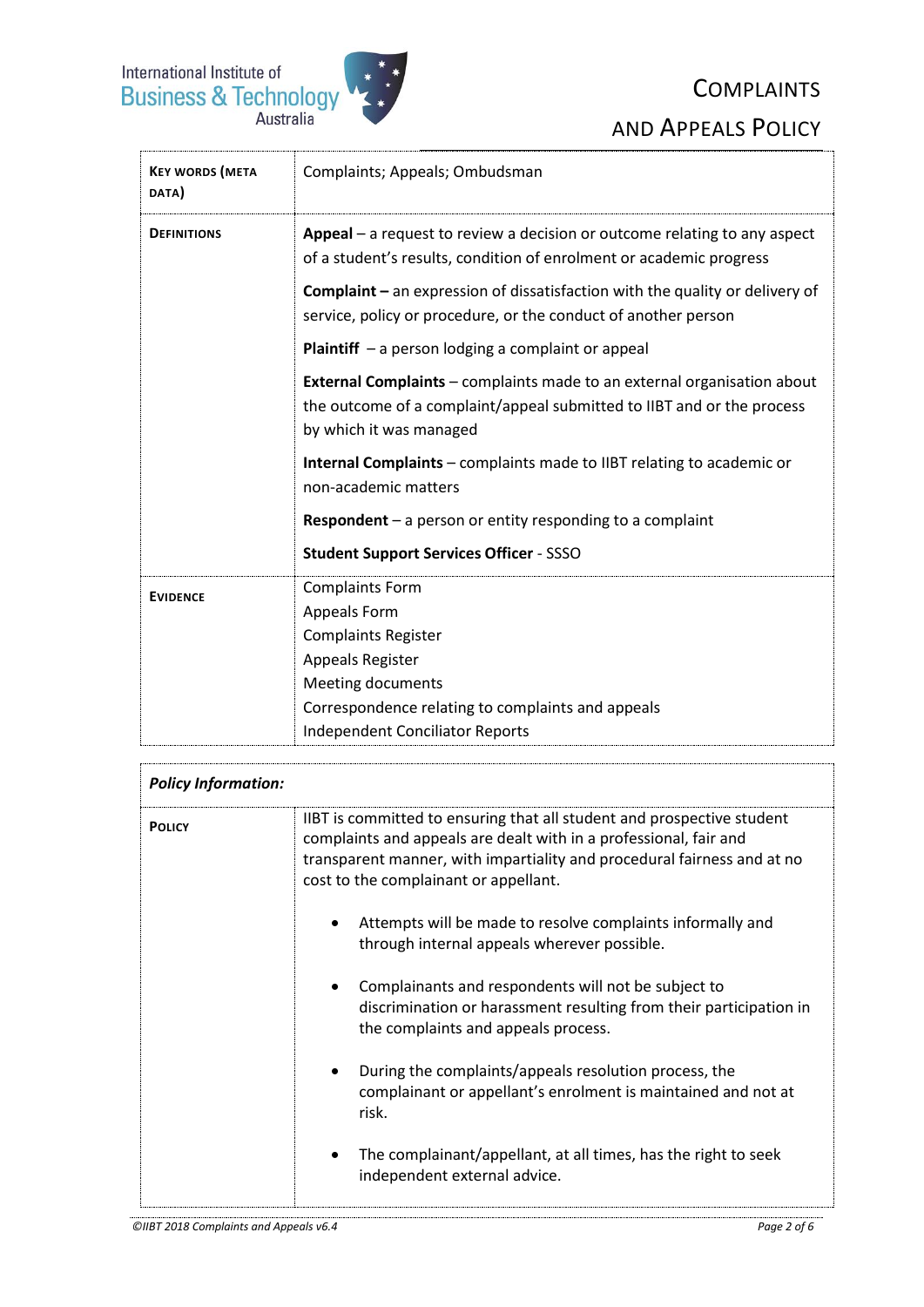

## **COMPLAINTS**

|                   | All formal complaints and appeals must be submitted on the<br>Complaints form or the Appeals form and completed and signed by<br>the complainant/appellant.<br>Complainants/appellants may be accompanied and assisted by<br>their nominated support person at any relevant meetings. |  |
|-------------------|---------------------------------------------------------------------------------------------------------------------------------------------------------------------------------------------------------------------------------------------------------------------------------------|--|
|                   | Records of complaints and appeals will be kept for at least five<br>years                                                                                                                                                                                                             |  |
|                   | All records associated with complaints and appeals will be handled<br>in strict confidence while still allowing parties to the complaint<br>appropriate access to records                                                                                                             |  |
|                   | Staff will be familiarised with the Complaints and Appeals policy<br>and procedures at induction and via the Staff Handbook. The<br>Campus Manager will ensure that all staff are aware of, trained in<br>and compliant with these procedures at all times                            |  |
| SCOPE             | This policy applies to all enrolled students.                                                                                                                                                                                                                                         |  |
| <b>PROCEDURES</b> | All students are given information about IIBT's Complaints and Appeals<br>Policy and Procedures during orientation, in the Student Handbook and on<br>the IIBT website.                                                                                                               |  |
|                   | <b>Complaints &amp; Appeals Procedure</b>                                                                                                                                                                                                                                             |  |
|                   | 1. Informal Complaints<br>Prior to lodging a formal complaint to IIBT, a complainant may contact the<br>relevant academic/teaching or administrative staff/party involved to<br>discuss the matter and seek an immediate and acceptable resolution.                                   |  |
|                   | If the plaintiff's grievances cannot be resolved through informal direct<br>communication with the respondent(s), the formal Complaints and<br>Appeals process is available.                                                                                                          |  |
|                   | <b>Formal Internal Complaints</b><br>2.                                                                                                                                                                                                                                               |  |
|                   | The first step in this process is for the complainant to inform a Student<br>Support Services Officer (SSSO) that they wish to make a formal complaint<br>or appeal.                                                                                                                  |  |
|                   | The SSSO will provide the complainant with a copy of the<br>Complaints or Appeals Form.                                                                                                                                                                                               |  |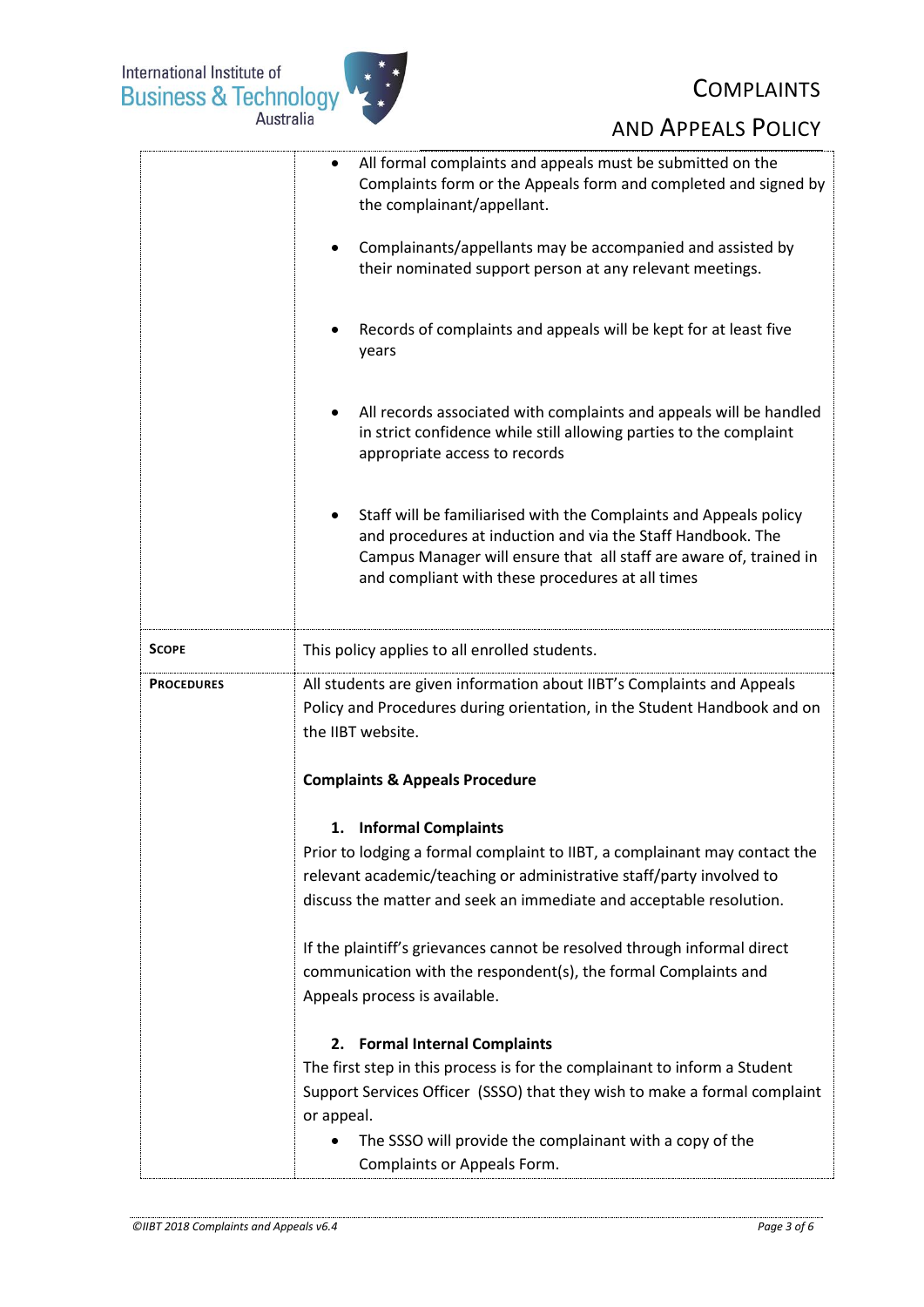International Institute of<br>Business & Technology



## **COMPLAINTS**

|                                                  | On receipt of the signed and completed form, IIBT staff will record                                                              |
|--------------------------------------------------|----------------------------------------------------------------------------------------------------------------------------------|
|                                                  | the complaint or appeal on the Complaints or Appeals Register.                                                                   |
|                                                  |                                                                                                                                  |
| Within 10 working days, IIBT will:               |                                                                                                                                  |
|                                                  | Place the complaint or appeal on the agenda for the Management                                                                   |
|                                                  | meeting / Academic Director to consider                                                                                          |
| Advise the complainant                           |                                                                                                                                  |
| $\circ$                                          | of the outcome in writing within 10 working days from the                                                                        |
|                                                  | receipt of the complaint, including detailed reasons for                                                                         |
| the outcome                                      |                                                                                                                                  |
| O                                                | the right to access an external complaints handling process                                                                      |
|                                                  | at minimal or no cost if they are not satisfied with the                                                                         |
| outcome                                          |                                                                                                                                  |
| $\circ$                                          | provide contact details of the external complaints and                                                                           |
| appeals body                                     |                                                                                                                                  |
|                                                  |                                                                                                                                  |
| <b>IIBT Management of Complaints and Appeals</b> |                                                                                                                                  |
| ٠                                                | A student complaint or appeal is dealt with by the Management                                                                    |
|                                                  | meeting/Academic Director within 10 working days of receipt of                                                                   |
| the Complaints or Appeals Form                   |                                                                                                                                  |
| ٠                                                | The complaint or appeal will be investigated fully and an                                                                        |
|                                                  | acceptable resolution will be sought                                                                                             |
| ٠                                                | The Management meeting/Academic Director will record the                                                                         |
|                                                  | proposed solution(s) and advise the plaintiff in writing within 10                                                               |
|                                                  | working days, or as soon as is practicable, of the outcome of their                                                              |
|                                                  | complaint or appeal, including details of the reasons for the                                                                    |
| outcome                                          |                                                                                                                                  |
|                                                  | In relation to a domestic student studying a VET course, where IIBT                                                              |
|                                                  | considers more than 60 calendar days are required to process and                                                                 |
|                                                  | finalise a complaint or appeal, the complainant will be notified in                                                              |
|                                                  | writing of the reasons why more than 60 days is required and                                                                     |
|                                                  | regularly inform the student about the progress of the matter                                                                    |
| $\bullet$                                        | The advice to the complainant will include information and                                                                       |
|                                                  | procedures concerning the complainant's right to access an                                                                       |
|                                                  | external complaints and appeals review process at no cost                                                                        |
|                                                  | Should the internal or external complaint handling or appeal                                                                     |
|                                                  | process result in a decision supporting the complainant or                                                                       |
|                                                  | appellant, IIBT will promptly advise them of the outcome and                                                                     |
|                                                  | implement with immediate effect any decision and/or corrective                                                                   |
| and preventative action required                 |                                                                                                                                  |
|                                                  |                                                                                                                                  |
|                                                  | All issues arising from complaints and appeals reviewed by the<br>Management meeting/Academic Director will be used to eliminate |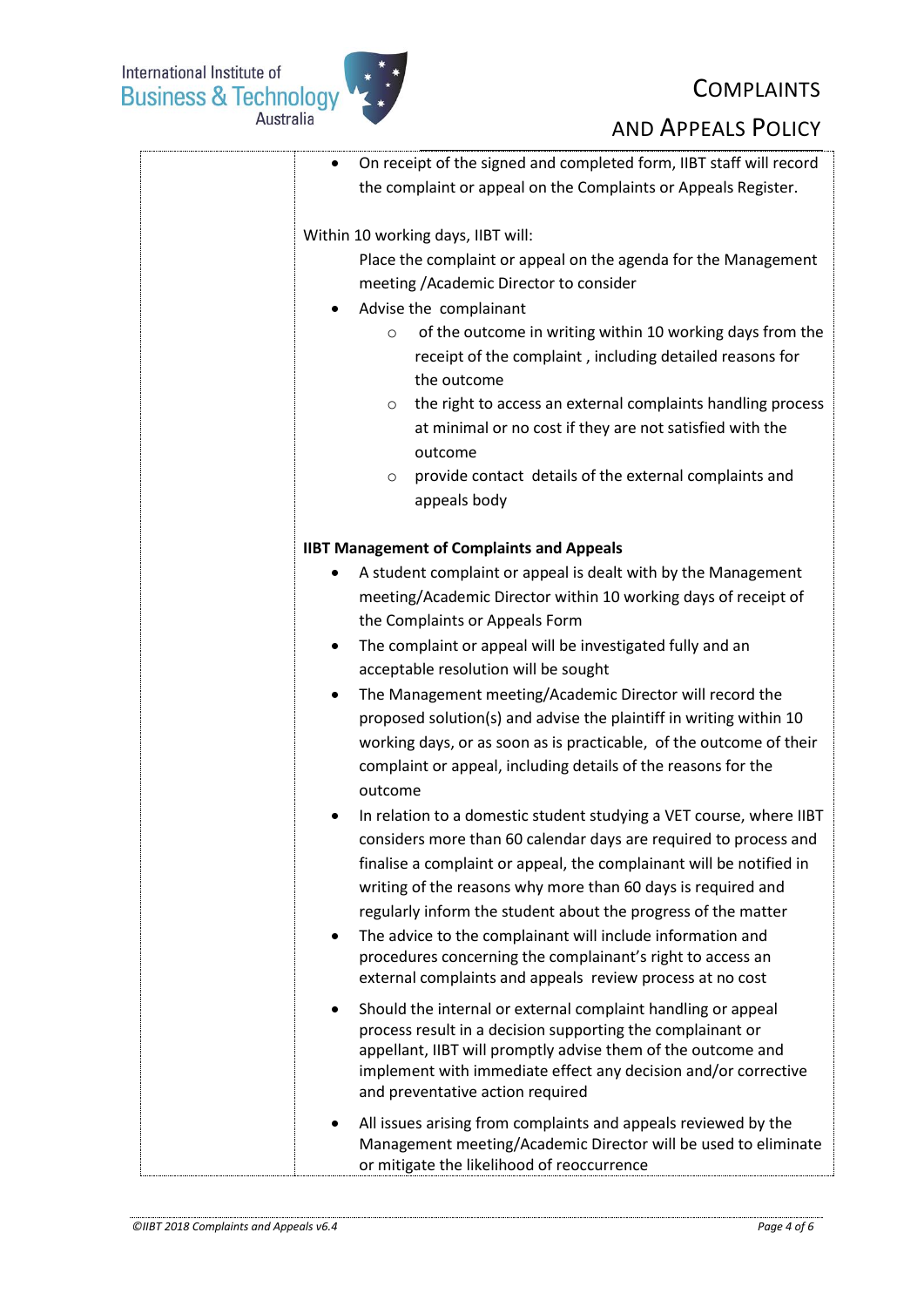International Institute of<br>Business & Technology<br>Australia



## **COMPLAINTS**

| All communications arising from the complaints process will<br>٠<br>remain confidential except to the extent necessary to give effect to<br>this Complaints and Appeals Policy or when a party to the<br>complaint or appeal requires reasonable access to such records<br>Records of all complaints/appeals and their outcomes will be<br>securely stored for a period of at least five years |
|------------------------------------------------------------------------------------------------------------------------------------------------------------------------------------------------------------------------------------------------------------------------------------------------------------------------------------------------------------------------------------------------|
| Internal Complaints - independent assistance and advice                                                                                                                                                                                                                                                                                                                                        |
| Students can access independent advice and<br>assistance at any stage of the internal review process                                                                                                                                                                                                                                                                                           |
| <b>International Students</b>                                                                                                                                                                                                                                                                                                                                                                  |
| The Department of Education provides advice about where international<br>students can access complaint services on their website<br>http://www.des.wa.gov.au/internationaleducation/Pages/default.aspx                                                                                                                                                                                         |
| <b>Australian Students</b>                                                                                                                                                                                                                                                                                                                                                                     |
| Mediation services and referrals for other advice is available through<br>the Citizens Advice Bureau of Western Australia by calling (08) 9221 5711.<br>More information is available on their website www.cabwa.com.au.                                                                                                                                                                       |
| 3. External Complaints                                                                                                                                                                                                                                                                                                                                                                         |
| Complainants who are not satisfied with the outcome of a complaint<br>submitted to IIBT may lodge an external complaint about IIBT, within 10<br>working days of the decision, with the relevant independent organisations<br>nominated below.                                                                                                                                                 |
| <b>International Students</b>                                                                                                                                                                                                                                                                                                                                                                  |
| The Overseas Student Ombudsman offers a free and independent service<br>for International students who want to lodge an external complaint about<br>a decision made by their provider. Plaintiffs can access more information<br>on the Overseas Student Ombudsman website www.ombudsman.gov.au<br>or by phoning 1300 362 072.                                                                 |
| Complaints or appeals that may be referred to the Overseas Students<br>Ombudsman for investigation may be about:                                                                                                                                                                                                                                                                               |
| course admission refusals                                                                                                                                                                                                                                                                                                                                                                      |
| fees and refunds                                                                                                                                                                                                                                                                                                                                                                               |
| course or provider transfers                                                                                                                                                                                                                                                                                                                                                                   |
| course progress or attendance                                                                                                                                                                                                                                                                                                                                                                  |
| cancellation of enrolment                                                                                                                                                                                                                                                                                                                                                                      |
| accommodation or work arranged by a provider                                                                                                                                                                                                                                                                                                                                                   |
| incorrect advice given by an education agent.                                                                                                                                                                                                                                                                                                                                                  |
| The Overseas Student Ombudsman will not investigate complaints:                                                                                                                                                                                                                                                                                                                                |